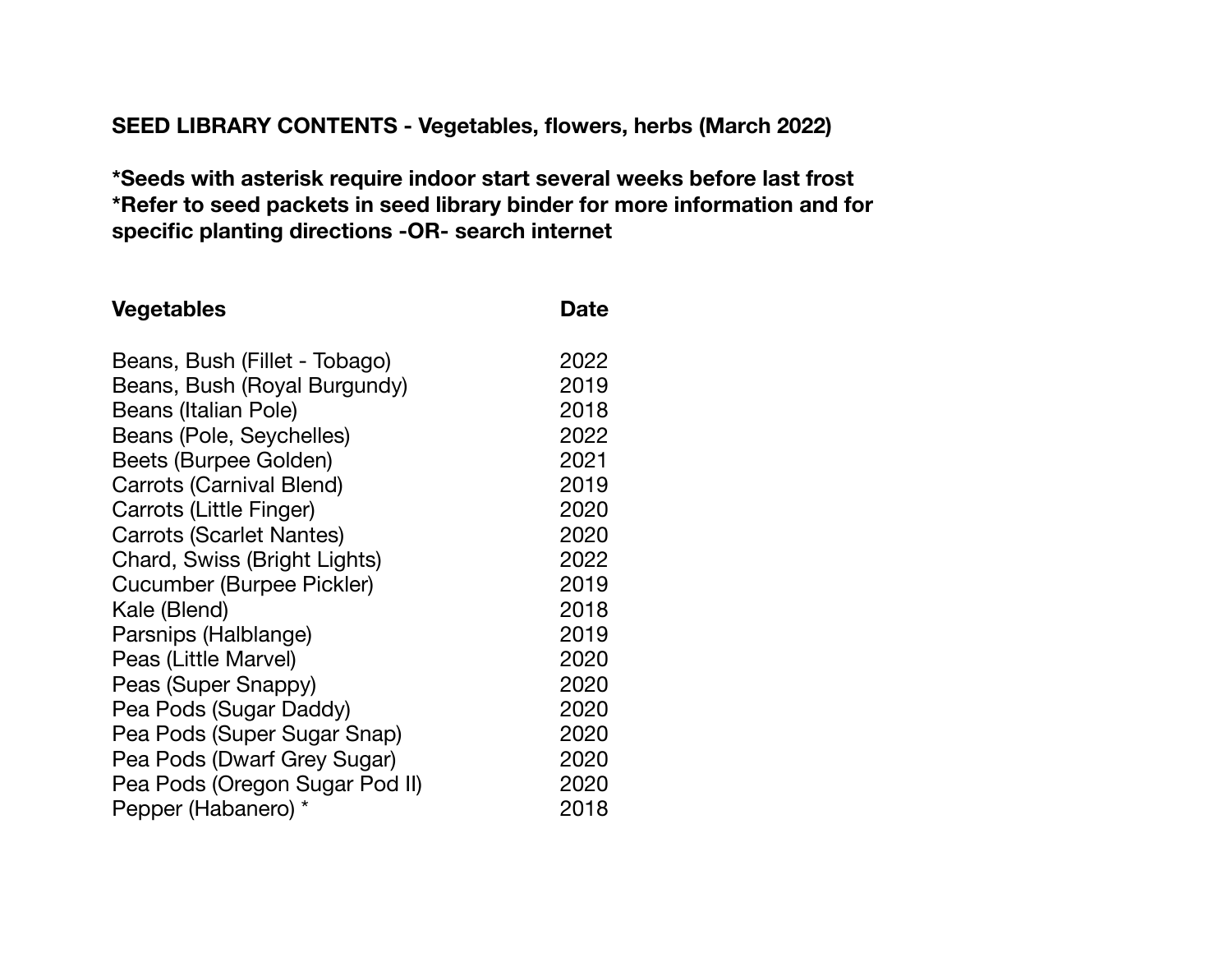| 2022 |  |
|------|--|
| 2020 |  |
| 2020 |  |
| 2020 |  |
| 2020 |  |
| 2021 |  |
| 2018 |  |
| 2022 |  |
| 2022 |  |
| 2022 |  |
| 2018 |  |
|      |  |

## **Flowers (A - annual, P - perennial, B - biennial)**

| 2021 |
|------|
| 2021 |
| 2019 |
| 2018 |
| 2021 |
| 2019 |
| 2021 |
| 2021 |
| 2021 |
| 2018 |
| 2019 |
| 2020 |
| 2020 |
| 2021 |
|      |